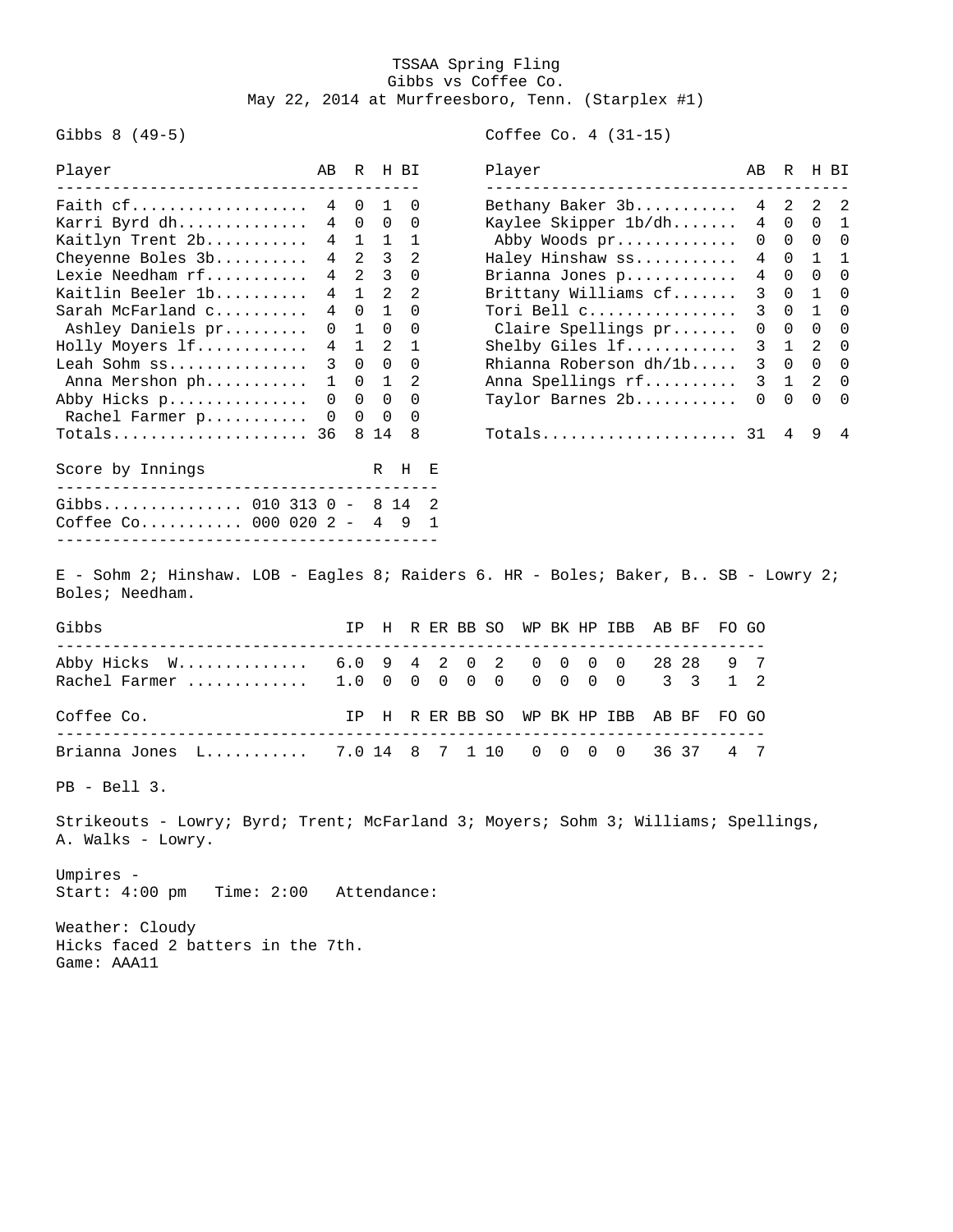## **Play-by-Play**

TSSAA Spring Fling Gibbs vs Coffee Co. - Play-by-Play May 22, 2014 at Murfreesboro, Tenn. (Starplex #1)

Score by Innings R H E ----------------------------------------- Gibbs.................. 010 313 0 - 8 14 2 Coffee Co........... 000 020 2 - 4 9 1 -----------------------------------------

Gibbs starters: 21/cf Lowry; 20/dh Byrd; 14/2b Trent; 5/3b Boles; 4/rf Needham; 11/1b Beeler; 22/c McFarland; 13/lf Moyers; 3/ss Sohm; 18/p Hicks; Coffee Co. starters: 25/3b Baker, B.; 15/1b Skipper; 5/ss Hinshaw; 4/p Jones; 9/cf Williams; 23/c Bell; 27/lf Giles; 26/dh Roberson; 20/rf Spellings, A; 19/2b Barnes;

**Gibbs 1st -** Skipper to dh. Roberson to 1b. Lowry lined out to p. Byrd grounded out to 2b. Trent grounded out to p. *0 runs, 0 hits, 0 errors, 0 LOB.*

**Coffee Co. 1st -** Baker, B. lined out to cf. Skipper popped up to rf. Hinshaw lined out to 2b. *0 runs, 0 hits, 0 errors, 0 LOB.*

**Gibbs 2nd -** Boles singled through the left side. Boles advanced to second on a passed ball. Needham singled, bunt; Boles advanced to third. Needham stole second. Beeler singled, advanced to second on the throw, RBI; Needham advanced to third; Boles scored. McFarland struck out looking. Moyers struck out swinging. Sohm struck out swinging. *1 run, 3 hits, 0 errors, 2 LOB.*

**Coffee Co. 2nd -** Jones popped up to rf. Williams struck out swinging. Bell singled through the left side. Spellings, C pinch ran for Bell. Giles singled; Spellings, C advanced to second, advanced to third on a throwing error by ss. Roberson grounded out to p. *0 runs, 2 hits, 1 error, 2 LOB.*

**Gibbs 3rd -** Bell to c for Spellings, C. Lowry walked. Lowry stole second. Lowry stole third. Byrd reached on a fielder's choice; Lowry out at home 3b to c. Trent struck out swinging. Boles singled to right center; Byrd advanced to third. Boles stole second. Needham grounded out to 2b. *0 runs, 1 hit, 0 errors, 2 LOB.*

**Coffee Co. 3rd -** Spellings, A struck out swinging. Baker, B. singled to center field. Skipper reached on a fielder's choice; Baker, B. out at second 3b to 2b. Hinshaw popped up to 2b. *0 runs, 1 hit, 0 errors, 1 LOB.*

**Gibbs 4th -** Beeler singled through the right side. McFarland singled, bunt; Beeler advanced to second. Daniels pinch ran for McFarland. Moyers singled to pitcher; Daniels advanced to second; Beeler advanced to third. Mershon pinch hit for Sohm. Mershon singled to left field, 2 RBI; Moyers advanced to second; Daniels scored; Beeler scored. Lowry singled up the middle; Mershon advanced to second; Moyers advanced to third. Byrd struck out swinging. Trent grounded out to 2b, RBI; Lowry advanced to second; Mershon advanced to third; Moyers scored. Boles popped up to rf. *3 runs, 5 hits, 0 errors, 2 LOB.*

**Coffee Co. 4th -** McFarland to c for Daniels. Sohm to ss for Mershon. Jones grounded out to 3b. Williams grounded out to p. Bell popped up to lf. *0 runs, 0 hits, 0 errors, 0 LOB.*

**Gibbs 5th -** Needham singled up the middle. Beeler grounded out to p; Needham advanced to second. McFarland struck out swinging. Moyers singled, advanced to second on the throw, RBI; Needham scored. Moyers advanced to third on a passed ball. Sohm struck out swinging. *1 run, 2 hits, 0 errors, 1 LOB.*

**Coffee Co. 5th -** Giles singled to right center. Roberson lined out to cf. Spellings, A singled up the middle; Giles advanced to second. Baker, B. reached on a fielder's choice; Spellings, A out at second ss to 2b; Giles advanced to third. Skipper reached on a